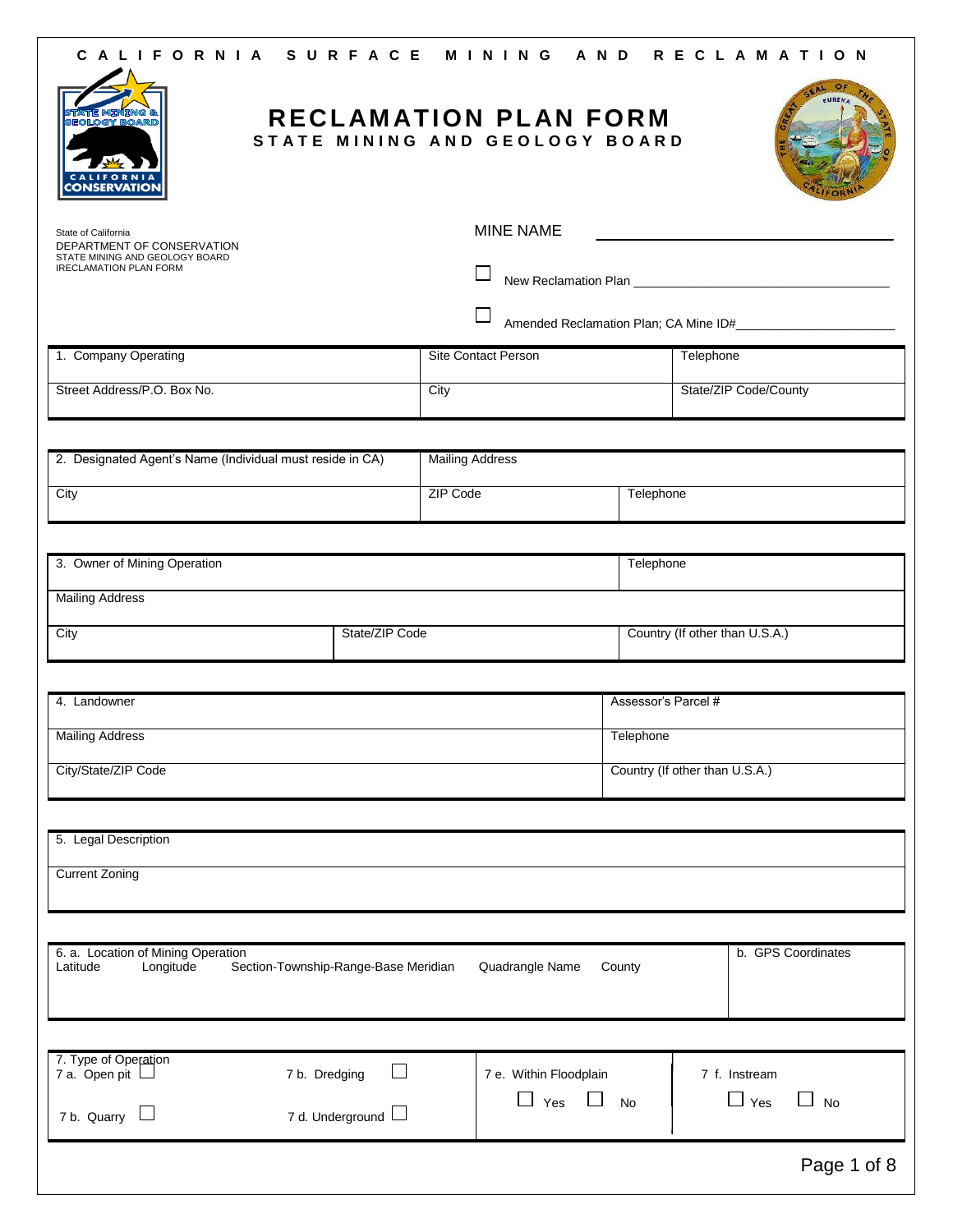| CALIFORNIA SURFACE MINING AND RECLAMATION<br><b>RECLAMATION PLAN FORM</b>                                                                                                     |                                   |                       |                         |                                                        |                       |                                   |
|-------------------------------------------------------------------------------------------------------------------------------------------------------------------------------|-----------------------------------|-----------------------|-------------------------|--------------------------------------------------------|-----------------------|-----------------------------------|
| STATE MINING AND GEOLOGY BOARD                                                                                                                                                |                                   |                       |                         |                                                        |                       |                                   |
| 8. a. Total Acres to be Disturbed                                                                                                                                             | b. Acres Currently Disturbed      |                       |                         | c. Acres to be Disturbed During Next 12 Months         |                       |                                   |
| 9. □ Yes □ No Financial Assurances Approved by Lead Agency. Complete section below for approved Financial Assurances:                                                         |                                   |                       |                         |                                                        |                       |                                   |
|                                                                                                                                                                               | ATTACH COPY AND PROOF OF APPROVAL |                       |                         |                                                        |                       |                                   |
| a. Amount<br>Type                                                                                                                                                             | Date Posted                       |                       | Lead Agency             | Date of Annual Review by                               | Date (If applicable)  | <b>Expiration Date or Renewal</b> |
| b. T Yes T No Proposed changes to Financial Assurance.                                                                                                                        |                                   |                       |                         | □ Yes □ No Financial Assurance Cost Estimate attached. |                       |                                   |
|                                                                                                                                                                               |                                   |                       |                         |                                                        |                       |                                   |
| 10. Pre-1976 Mining. If yes, areas disturbed prior to 1976 and that will not be disturbed by the proposed mining operation must be clearly depicted on a<br>map.<br>Yes<br>No |                                   |                       |                         |                                                        |                       |                                   |
| 11. Determination of Vested Rights. If yes, attach a copy of the lead agency determination.<br>No<br>Yes                                                                      |                                   |                       |                         |                                                        |                       |                                   |
|                                                                                                                                                                               |                                   |                       |                         |                                                        |                       |                                   |
| 12. a. Agricultural Land<br>Yes<br>No                                                                                                                                         |                                   | 12. b. Williamson Act | Yes                     | No                                                     |                       |                                   |
| 13. Commodities and Production                                                                                                                                                |                                   |                       |                         | <b>Total Production</b>                                |                       |                                   |
| <b>List All Commodities</b>                                                                                                                                                   | Category<br>Number                |                       | Estimated<br>Production | Tons                                                   | Troy<br><b>Ounces</b> | Pounds                            |
| 13 a. Primary Commodity to be Produced by Operation:                                                                                                                          |                                   |                       |                         |                                                        |                       |                                   |
| 13 b. All Other Commodities to be Produced by Operation<br>(include any production of gold and silver)                                                                        |                                   |                       |                         |                                                        |                       |                                   |
|                                                                                                                                                                               |                                   |                       |                         |                                                        |                       |                                   |
|                                                                                                                                                                               |                                   |                       |                         |                                                        |                       |                                   |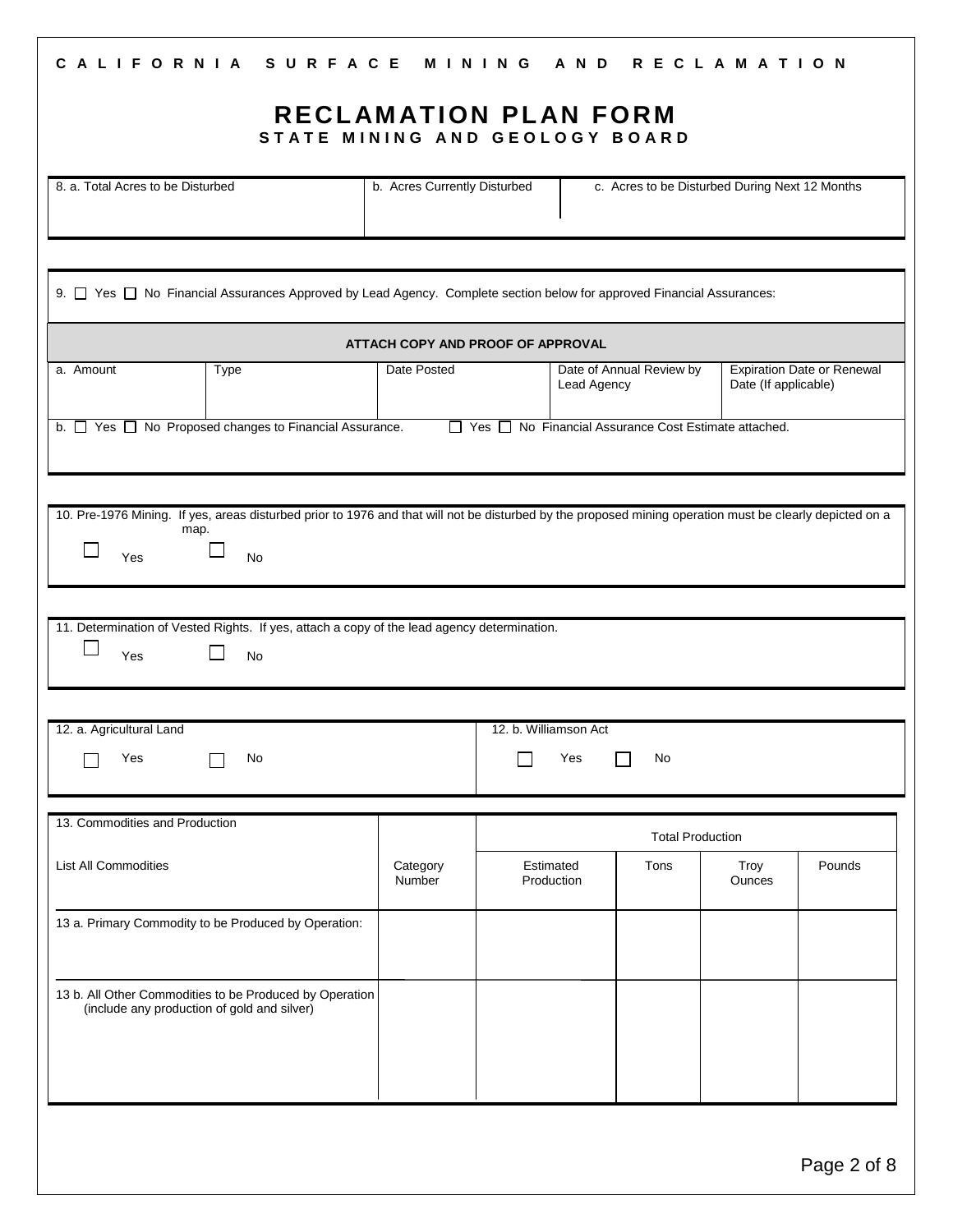### **RECL AM ATION PL AN FORM** STATE MINING AND GEOLOGY BOARD

14. Reclamation Plan (Attach narrative and maps that address all of the following.) Check the following boxes to verify that the appropriate information is attached.

- a.  $\Box$  Site location/access map
- b.  $\Box$  Pre-mining topographic map
- c.  $\Box$  Topsoil resources map
- d.  $\Box$  Mine plan map(s)
- e.  $\Box$  Concurrent or phased reclamation plan map
- f.  $\Box$  Final reclamation plan map
- g.  $\Box$  Description of the environmental setting
	- $\Box$  Description of the physical setting
	- D Description of biological resources
	- $\Box$  Description of the general geology of the area, using current references
	- $\Box$  Site specific geologic description
	- Topsoil resources
- h.  $\Box$  Description of the proposed mining operation
	- $\Box$  Discussion of the mining plan
	- $\Box$  Description of cut and fill slopes
	- $\Box$  Description of fill material placement and compaction
	- Methods to be used for temporary drainage and erosion control
	- $\Box$  Instream mining methods
- $i.$   $\Box$  Detailed description of reclamation activities
	- Description of the proposed end use
	- $\Box$  Protection of fish and wildlife habitat and sensitive species
	- Anticipated time schedule for mining and reclamation phasing
	- **Mine closure**
	- □ Topsoil salvage and redistribution
	- $\Box$  Water quality
	- D Drainage and erosion control
	- $\Box$  Resoiling and site preparation
	- $\Box$  Plant selection and planting methods
	- Erosion control during plant establishment
	- $\Box$  Irrigation
	- Weed management
	- $\Box$  Plant protection measures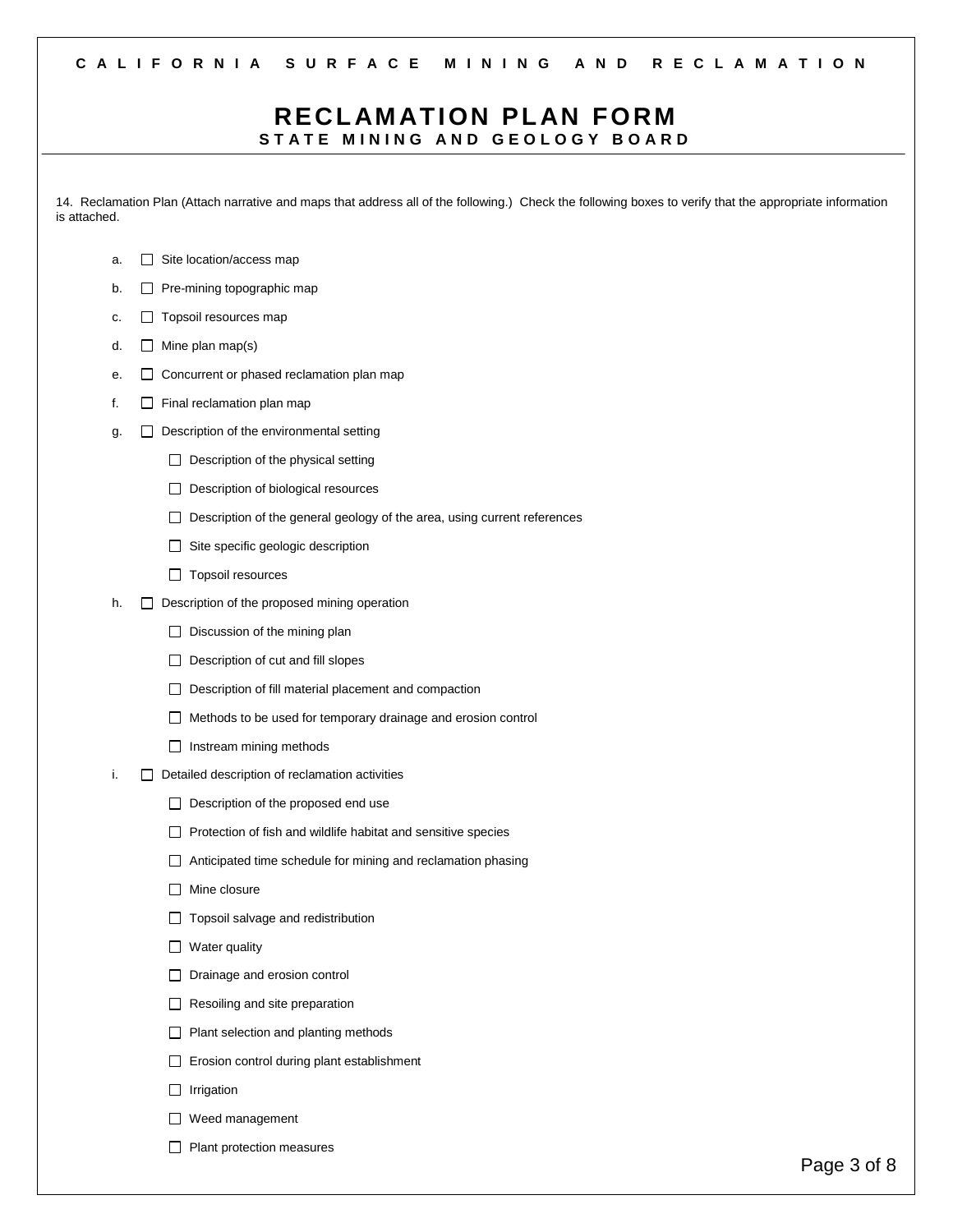Vegetation test plots

### **C A L I F O R N I A S U R F A C E M I N I N G A N D R E C L A M A T I O N**

## **RECL AM ATION PL AN FORM**

**STATE MINING AND GEOLOGY BOARD**

Page 4 of 8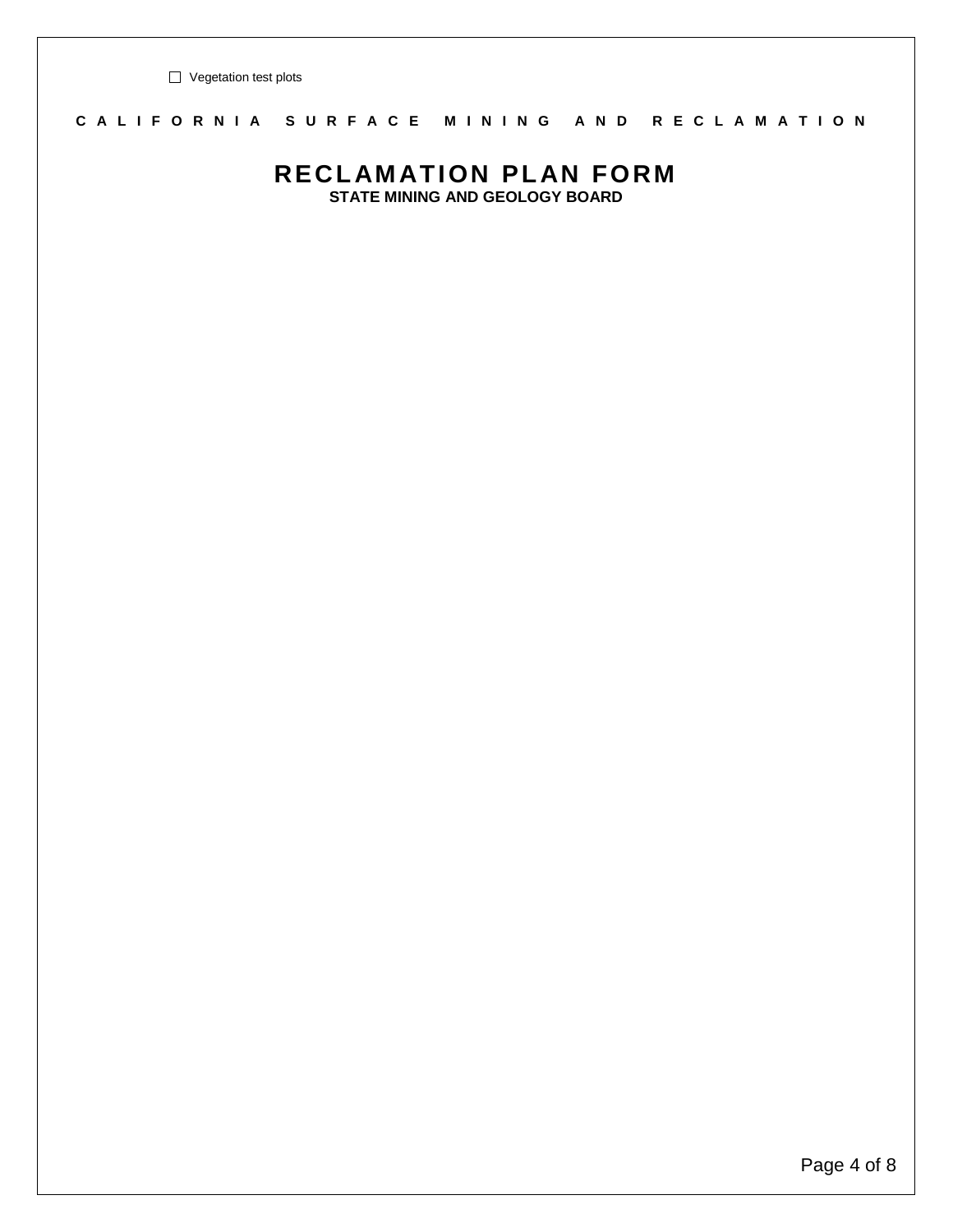15. Reclamation Standards Summary. The following standards are required to assist the lead agency in assessing the completeness of the reclamation plan.

#### **a. §3703. Performance Standards for Wildlife Habitat.**

- $\Box$  List any rare, endangered, and/or threatened species that may be disturbed by the proposed surface mining operation
- Attach biological survey report verifying presence or absence of above species. Attachment: \_\_\_\_\_.
- Attach copy of measures approved to mitigate impacts to above species pursuant to the California Environmental Quality Act. Attachment:

#### **b. §3704. Performance Standards for Backfilling, Regrading, Slope Stabilization, and Recontouring.**

| Type of Slope | Gradient |         | <b>Factor of Safety</b> |              |  |
|---------------|----------|---------|-------------------------|--------------|--|
|               | Interim  | Dverall | <b>Static</b>           | Pseudostatic |  |
| Cut slope     |          |         |                         |              |  |
| Fill slope    |          |         |                         |              |  |

#### **b. §3704.1. Performance Standards for Backfilling Excavations and Recontouring Lands Disturbed by Open Pit Surface Mining Operations for Metallic Minerals.**

 $\Box$  Is the mine a metallic mine?  $\Box$  Yes,  $\Box$  No

\_\_\_\_\_\_\_\_\_\_\_\_\_\_\_\_\_\_\_\_\_\_\_\_\_\_\_\_\_\_\_\_\_\_

 $\Box$  If yes, attach engineered backfilling design. Attachment:  $\Box$ .

#### **d. §3705. Performance Standards for Revegetation.**

|             | Species    | Seeding Rate<br>(PLS/acre)* |
|-------------|------------|-----------------------------|
| Common Name | Latin Name |                             |
|             |            |                             |
|             |            |                             |
|             |            |                             |
|             |            |                             |
|             |            |                             |
|             |            |                             |
|             |            |                             |

Pure Live Seed

| Cover standard: | % Density standard                                              | per 100 m <sup>2</sup> Species richness standard | per 100 $m2$ |
|-----------------|-----------------------------------------------------------------|--------------------------------------------------|--------------|
|                 | If revegetation is not a component of reclamation, explain why. |                                                  |              |

\_\_\_\_\_\_\_\_\_\_\_\_\_\_\_\_\_\_\_\_\_\_\_\_\_\_\_\_\_\_\_\_\_\_\_\_\_\_\_\_\_\_\_\_\_\_\_\_\_\_\_\_\_\_\_\_\_\_\_\_\_\_\_\_\_\_  $\Box$  List noxious weeds occurring on site.

D Performance Standard: Eradication measures will be taken if weeds exceed \_\_\_\_\_\_\_ number of noxious weeds per 100 square meters.

#### **e. §3706. Performance Standards for Drainage, Diversion Structures, Waterways, and Erosion Control.**

□ I agree to provide a copy of the Storm Water Pollution and Prevention Plan (SWPPP) to the State Mining and Geology Board prior to the commencement of mining operations.

 $\Box$  I agree to provide other permits, as applicable, prior to the commencement of mining operations.

\_\_\_\_\_\_\_\_\_\_\_\_\_\_\_\_\_\_\_\_\_\_\_\_\_\_\_\_\_\_\_\_\_\_\_\_\_\_\_\_\_\_\_\_\_\_\_\_\_\_\_\_\_\_\_\_\_\_\_\_\_\_\_\_\_\_

- □ Lake or Streambed Alteration Agreement
- Section 301 Permit Clean Water Act
- □ Section 404 Permit Clean Water Act
- Section 10 Permit River and Harbors Act

#### **f. §3707-3708. Performance Standards for Agricultural Land.**

- $\Box$  Agricultural Land Designation:  $\Box$  Prime  $\Box$  Non-Prime
- $\Box$  Is the proposed end use agriculture?  $\Box$  Yes,  $\Box$  No
- Performance Standard: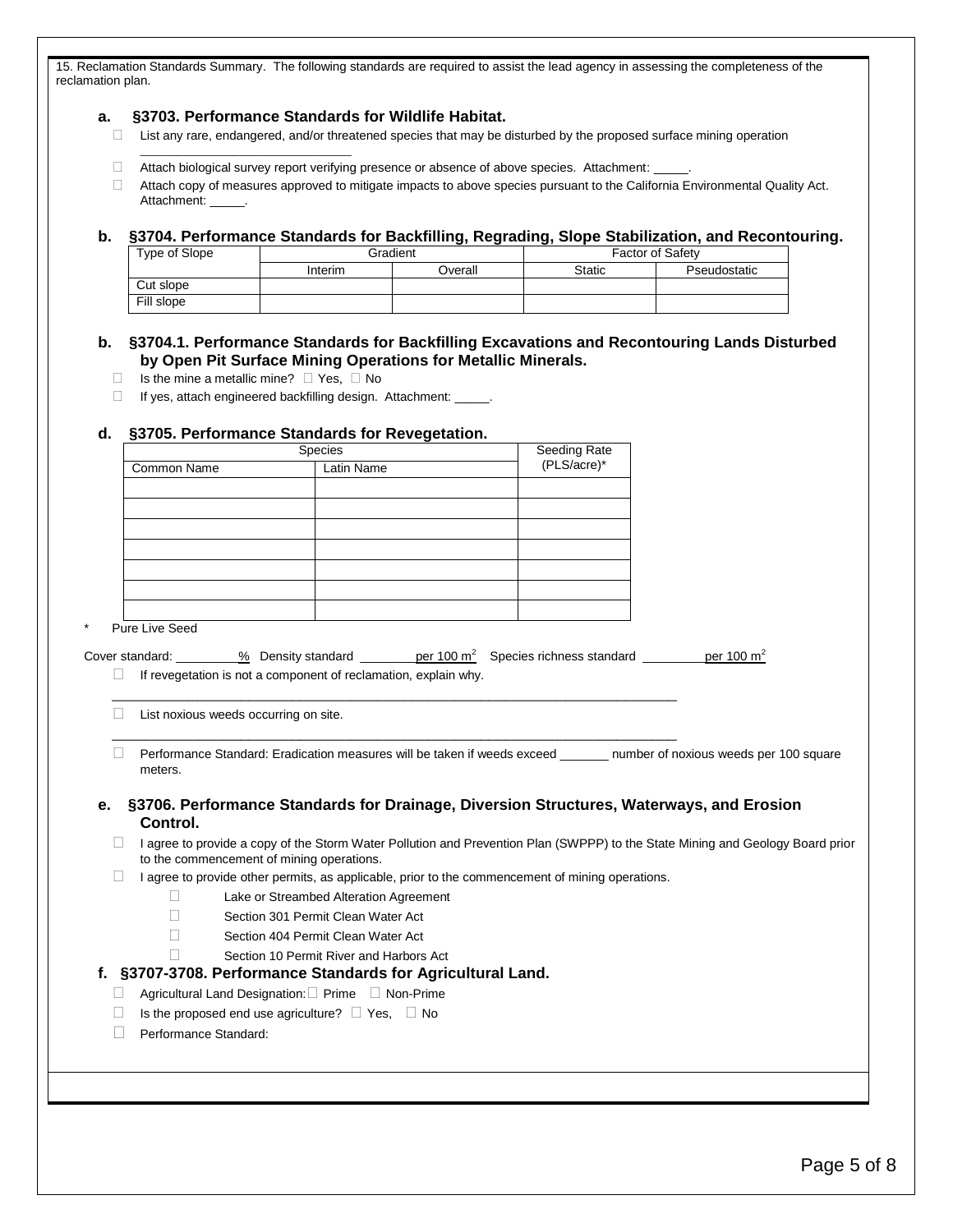#### **C A L I F O R N I A S U R F A C E M I N I N G A N D R E C L A M A T I O N**

# **RECL AM ATION PL AN FORM**

**STATE MINING AND GEOLOGY BOARD**

#### 15. Continued

- **g. §3709. Performance Standards for Building, Structure, and Equipment Removal.**
- $\Box$  Will any buildings, structures, or equipment remain on site following reclamation?  $\Box$  Yes  $\Box$  No
- $\Box$  If yes, the reclamation plan includes an explanation as to how they are necessary for the proposed end use on page
- **h. §3710. Performance Standards for Stream Protection, Including Surface and Groundwater.** Mining must be in compliance with the applicable laws protecting water quality.
- $\Box$  If a Stream Bed Alteration Agreement is required for the site by the Department of Fish and Game, I agree to provide a copy to the State Mining and Geology Board prior to the commencement of mining operations.

 $\Box$  An annual instream mining monitoring report will be provided to the inspector at or prior to the annual SMARA inspection that demonstrates that channel degradation is being controlled to prevent undermining or bridge supports, exposure of pipelines or other utilities, loss of spawning habitat, lowering of ground water levels, destruction of riparian vegetation, or increased stream bank erosion. The monitoring report shall evaluate annual extraction quantities, annual cross sections, and changes in the thalweg profile and make recommendations on appropriate extraction rates and locations for the next year.

- **i. §3711. Performance Standards for Topsoil Salvage, Maintenance, and Redistribution.**
- $\Box$  Revegetation is an element of reclamation.
- $\Box$  Estimated quantities of topsoil resources:

bank cubic yards,

loose cubic yards.

 $\Box$  If topsoil resources are scarce, the following materials will be used to ensure an adequate rooting zone for successful revegetation.

 $\Box$  subsoil,  $\Box$ imported soil,  $\Box$ fines,  $\Box$ mulch,  $\Box$ compost,  $\Box$ other  $\Box$ 

**j. §3712. Performance Standards for Tailings and Mine Waste Management.**

Mining must be in compliance with the applicable laws governing the discharge of waste water.

- $\Box$  Regulations approved by the State Water Resources Control Board require that a mine site that discharges storm water that has contacted any overburden, raw material, intermediate products, finished products, by-products, or waste products located on the mine site obtain a National Pollutant Discharge Elimination System (NPDES) permit. I agree to provide a copy to the site NPDES permit to State Mining and Geology Board prior to the commencement of mining operations.
- $\Box$  If the mine will need Waste Discharge Requirements (WDRs), I agree to provide a copy to the State Mining and Geology Board prior to the commencement of mining operations.
- $\Box$  I agree to provide a copy of any closure plans for tailings and mine waste units mandated by the Regional Water Quality Board to the State Mining and Geology Board prior to the commencement of mining operations.

#### **k. §3713. Performance Standards for Closure of Surface Openings.**

 $\Box$  Design for closure of any surface openings is included on page  $\Box$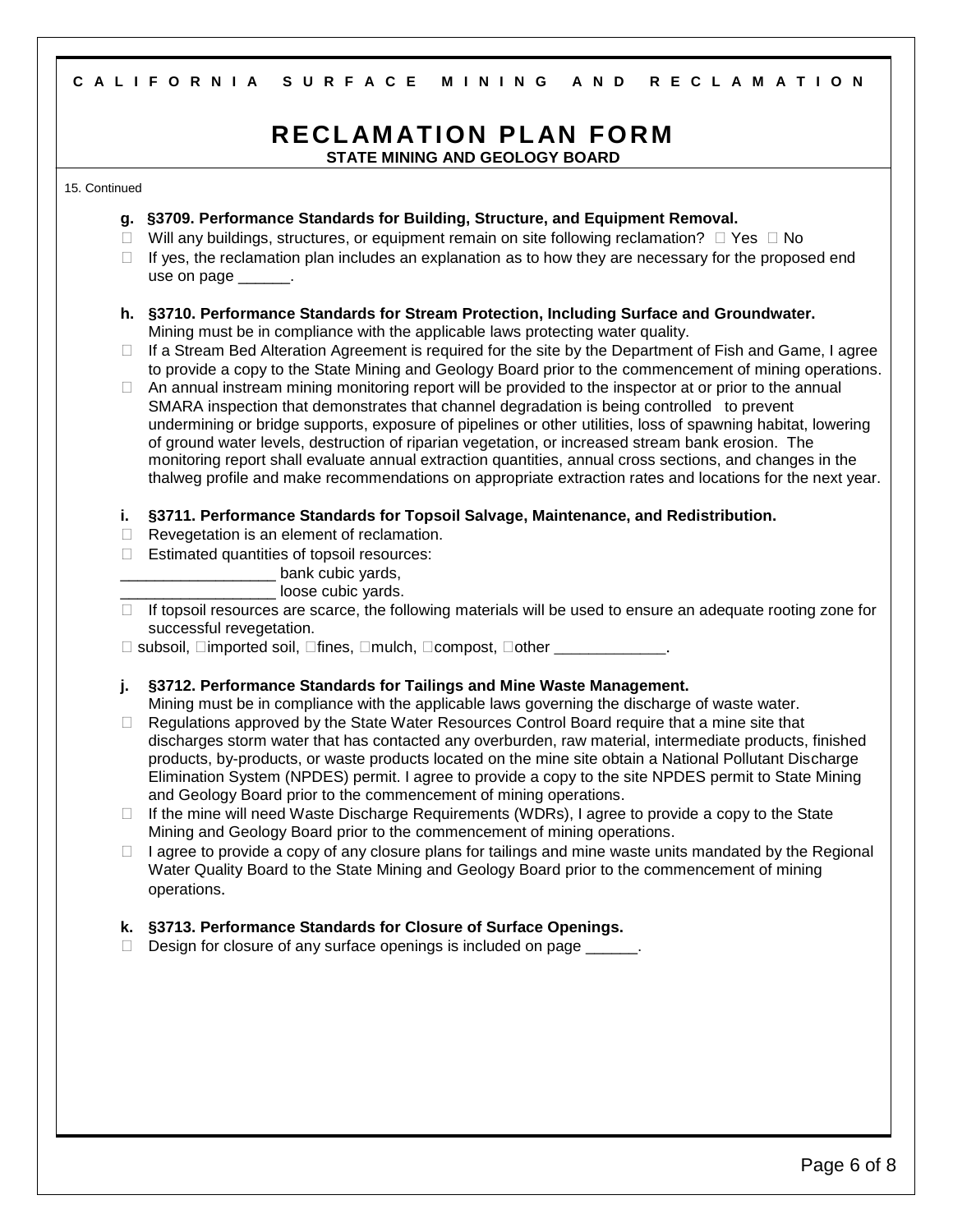#### **C A L I F O R N I A S U R F A C E M I N I N G A N D R E C L A M A T I O N**

## **RECL AM ATION PL AN FORM**

**STATE MINING AND GEOLOGY BOARD**

| 16. Prepared by                                                                                                                                                                                                                 | Date                                                                                                                                                                                                                                                                                                               |
|---------------------------------------------------------------------------------------------------------------------------------------------------------------------------------------------------------------------------------|--------------------------------------------------------------------------------------------------------------------------------------------------------------------------------------------------------------------------------------------------------------------------------------------------------------------|
|                                                                                                                                                                                                                                 |                                                                                                                                                                                                                                                                                                                    |
|                                                                                                                                                                                                                                 |                                                                                                                                                                                                                                                                                                                    |
| 17. Submitted by                                                                                                                                                                                                                |                                                                                                                                                                                                                                                                                                                    |
|                                                                                                                                                                                                                                 |                                                                                                                                                                                                                                                                                                                    |
|                                                                                                                                                                                                                                 |                                                                                                                                                                                                                                                                                                                    |
|                                                                                                                                                                                                                                 |                                                                                                                                                                                                                                                                                                                    |
|                                                                                                                                                                                                                                 |                                                                                                                                                                                                                                                                                                                    |
|                                                                                                                                                                                                                                 |                                                                                                                                                                                                                                                                                                                    |
| 18. Statement of Responsibilities                                                                                                                                                                                               |                                                                                                                                                                                                                                                                                                                    |
| of Title 14 of the California Code of Regulations, the Surface Mining and Reclamation Act commencing with Section 2710 et seq., and with any<br>modifications requested by the administering agency as conditions of approvals. | I, the undersigned, hereby agree to accept full responsibility for reclamation of all mined lands as described and submitted herein and in conjunction<br>with the applicable requirements of Articles 1 and 9 (commencing with Sections 3500 et seq. and 3700 et seq., respectively) of Chapter 8 of Division 2   |
|                                                                                                                                                                                                                                 |                                                                                                                                                                                                                                                                                                                    |
|                                                                                                                                                                                                                                 |                                                                                                                                                                                                                                                                                                                    |
|                                                                                                                                                                                                                                 |                                                                                                                                                                                                                                                                                                                    |
|                                                                                                                                                                                                                                 | <b>STATE MINING AND GEOLOGY BOARD</b><br>801 K Street, Suite 2015                                                                                                                                                                                                                                                  |
|                                                                                                                                                                                                                                 | Sacramento, CA 95814                                                                                                                                                                                                                                                                                               |
|                                                                                                                                                                                                                                 |                                                                                                                                                                                                                                                                                                                    |
| 19. Lead Agency Certification                                                                                                                                                                                                   |                                                                                                                                                                                                                                                                                                                    |
| and Reclamation Act, Sections 2710 et seq.                                                                                                                                                                                      | I, the undersigned, hereby certify that this reclamation plan complies with the applicable requirements of Articles 1 and 9 (commencing with Sections<br>3500 et seq., respectively) of Chapter 8 of Division 2 of Title 14 of the California Code of Regulations, and with the requirements of the Surface Mining |
| SIGNATURE OF BOARD'S DESIGNEE AND THE STATE OF STATE AND THE STATE OF STATE OF STATE OF STATE OF STATE OF STATE OF STATE OF STATE OF STATE OF STATE OF STATE OF STATE OF STATE OF STATE OF STATE OF STATE OF STATE OF STATE OF  | Date and the contract of the contract of the contract of the contract of the contract of the contract of the contract of the contract of the contract of the contract of the contract of the contract of the contract of the c                                                                                     |
| <b>TITLE OF BOARD'S DESIGNEE</b>                                                                                                                                                                                                |                                                                                                                                                                                                                                                                                                                    |
| Approved[jrw1] by                                                                                                                                                                                                               | Date                                                                                                                                                                                                                                                                                                               |
|                                                                                                                                                                                                                                 |                                                                                                                                                                                                                                                                                                                    |
|                                                                                                                                                                                                                                 |                                                                                                                                                                                                                                                                                                                    |